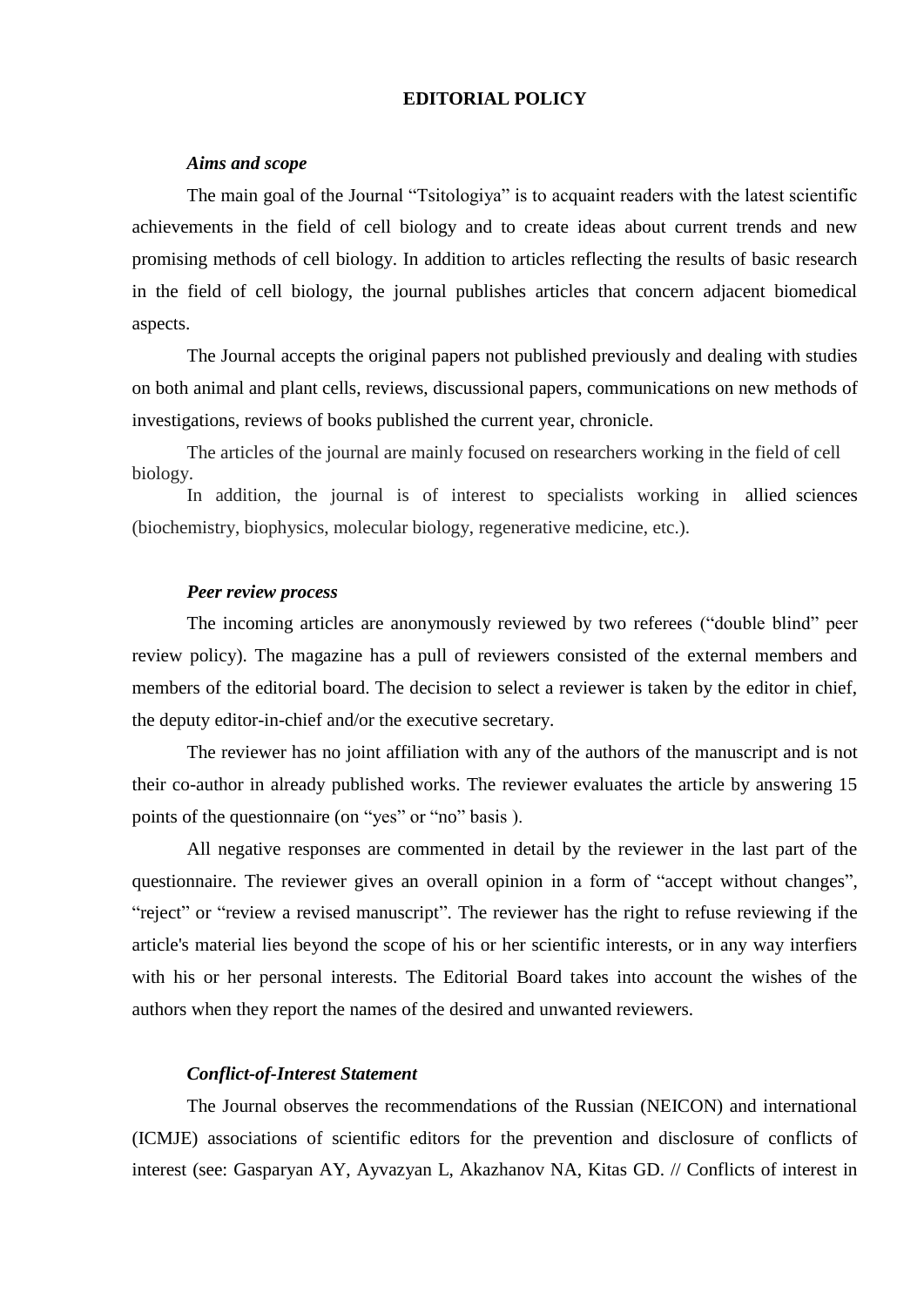biomedical publications: considerations for authors, peer reviewers, and editors. // Croat Med J. 2013: 54: 600-8 Medline: 24382859 doi: 10.3325 / cmj.2013.54.60045).

The journal puts forward the following requirements for authors and reviewers:

The submitted manuscripts should not contain information and materials affecting and compromising the interests of the State (and national secrets), as well as state and commercial companies (organizations).

Reviewers should not participate in the consideration of manuscripts in the event of conflicts of interest (scientific, financial and other) due to competitive, joint and other interactions and relationships with any of the Authors, companies or other organizations associated with the submitted work. Data or ideas received during revision process should be kept confidential and not used for personal benefit.

The authors of manuscripts submitted for consideration should not refer to unpublished data (their own, or received from a verbal communication with someone). In the case of using other people's illustrations, the authors of the manuscripts are required to submit written consent form from their authors and a publisher to republish the publication, and to refer to the authorization received in the corresponding place of the manuscript.

## *Statement of Human and Animals Rights*

The journal "Tsitologiya" publishes articles on cell biology. Since the main object of research is the cell, the authors in the submitted manuscripts should indicate the source of the biological material.

If the submitted manuscript describes a study performed on material obtained from sick or healthy people (blood, urine, pieces of tissue), then the authors must have the patient's informed consent (Patient Information Sheet / PIS) received from the patient prior the study and refer to this Sheet/PIS in their manuscript. The information sheet (Patient Information Sheet / PIS) describes the study so that its essence is clear to the patient. The patient signs that he or she understands the essence of the study and gives his or hers consent, while remaining anonymous in describing the work.

Scientifically proven that animals feel physical pain and are subject to emotional stress. Therefore, a compulsory requirement for the researcher is to observe ethics in the conduct of an experiment that is an indicator of the moral and cultural level of the scientist. Ethical and responsible attitude to the animals used in the experiment - creating favorable conditions for them, rational planning and carrying out of the experiment, excluding or reducing stress, traumatism and, as a result, the death of experimental animals - are one of the most important factors significantly increasing the reliability of the obtained results.